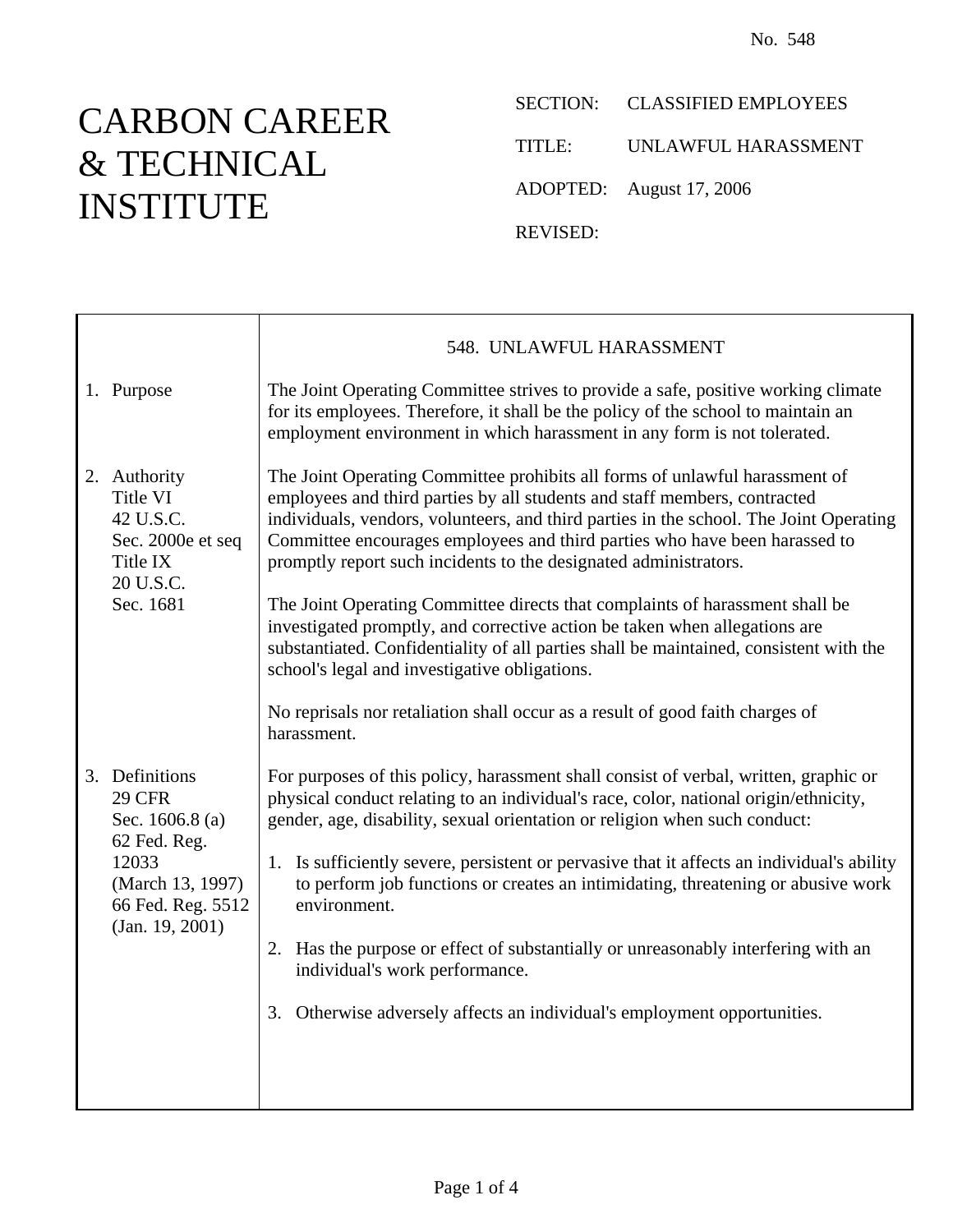| <b>29 CFR</b><br>Sec. $1604.11$ (a)            | For purposes of this policy, sexual harassment shall consist of unwelcome sexual<br>advances; requests for sexual favors; and other inappropriate verbal, written, graphic<br>or physical conduct of a sexual nature when:                                                                                                                                                                                                                                                                                                                                                                                                                                   |
|------------------------------------------------|--------------------------------------------------------------------------------------------------------------------------------------------------------------------------------------------------------------------------------------------------------------------------------------------------------------------------------------------------------------------------------------------------------------------------------------------------------------------------------------------------------------------------------------------------------------------------------------------------------------------------------------------------------------|
|                                                | Acceptance of such conduct is made, explicitly or implicitly, a term or condition<br>1.<br>of an individual's continued employment.                                                                                                                                                                                                                                                                                                                                                                                                                                                                                                                          |
|                                                | Submission to or rejection of such conduct is the basis for employment<br>2.<br>decisions affecting the individual.                                                                                                                                                                                                                                                                                                                                                                                                                                                                                                                                          |
|                                                | 3.<br>Such conduct is sufficiently severe, persistent or pervasive that it has the<br>purpose or effect of substantially interfering with the employee's job<br>performance or creating an intimidating, hostile or offensive working<br>environment.                                                                                                                                                                                                                                                                                                                                                                                                        |
|                                                | Examples of conduct that may constitute sexual harassment include but are not<br>limited to sexual flirtations, advances, touching or propositions; verbal abuse of a<br>sexual nature; graphic or suggestive comments about an individual's dress or body;<br>sexually degrading words to describe an individual; jokes; pin-ups; calendars;<br>objects; graffiti; vulgar statements; abusive language; innuendoes; references to<br>sexual activities; overt sexual conduct; or any conduct that has the effect of<br>unreasonably interfering with an employee's ability to work or creates an<br>intimidating, hostile or offensive working environment. |
| 4. Delegation of<br>Responsibility<br>Pol. 103 | In order to maintain a work environment that discourages and prohibits unlawful<br>harassment, the Joint Operating Committee designates the Administrative Director<br>as the school's Compliance Officer.                                                                                                                                                                                                                                                                                                                                                                                                                                                   |
|                                                | The Compliance Officer shall publish and disseminate this policy and the complaint<br>procedure at least annually to students, parents/guardians, employees, independent<br>contractors, vendors, and the public. The publication shall include the position,<br>office address and telephone number of the Compliance Officer.                                                                                                                                                                                                                                                                                                                              |
|                                                | Each staff member shall be responsible to maintain a working environment free from<br>all forms of unlawful harassment.                                                                                                                                                                                                                                                                                                                                                                                                                                                                                                                                      |
|                                                | The building administrator shall be responsible to complete the following duties<br>when receiving a complaint of unlawful harassment:                                                                                                                                                                                                                                                                                                                                                                                                                                                                                                                       |
|                                                | 1. Inform the employee or third party of the right to file a complaint and the<br>complaint procedure.                                                                                                                                                                                                                                                                                                                                                                                                                                                                                                                                                       |
|                                                | Notify the complainant and the accused of the progress at appropriate stages of<br>2.<br>the procedure.                                                                                                                                                                                                                                                                                                                                                                                                                                                                                                                                                      |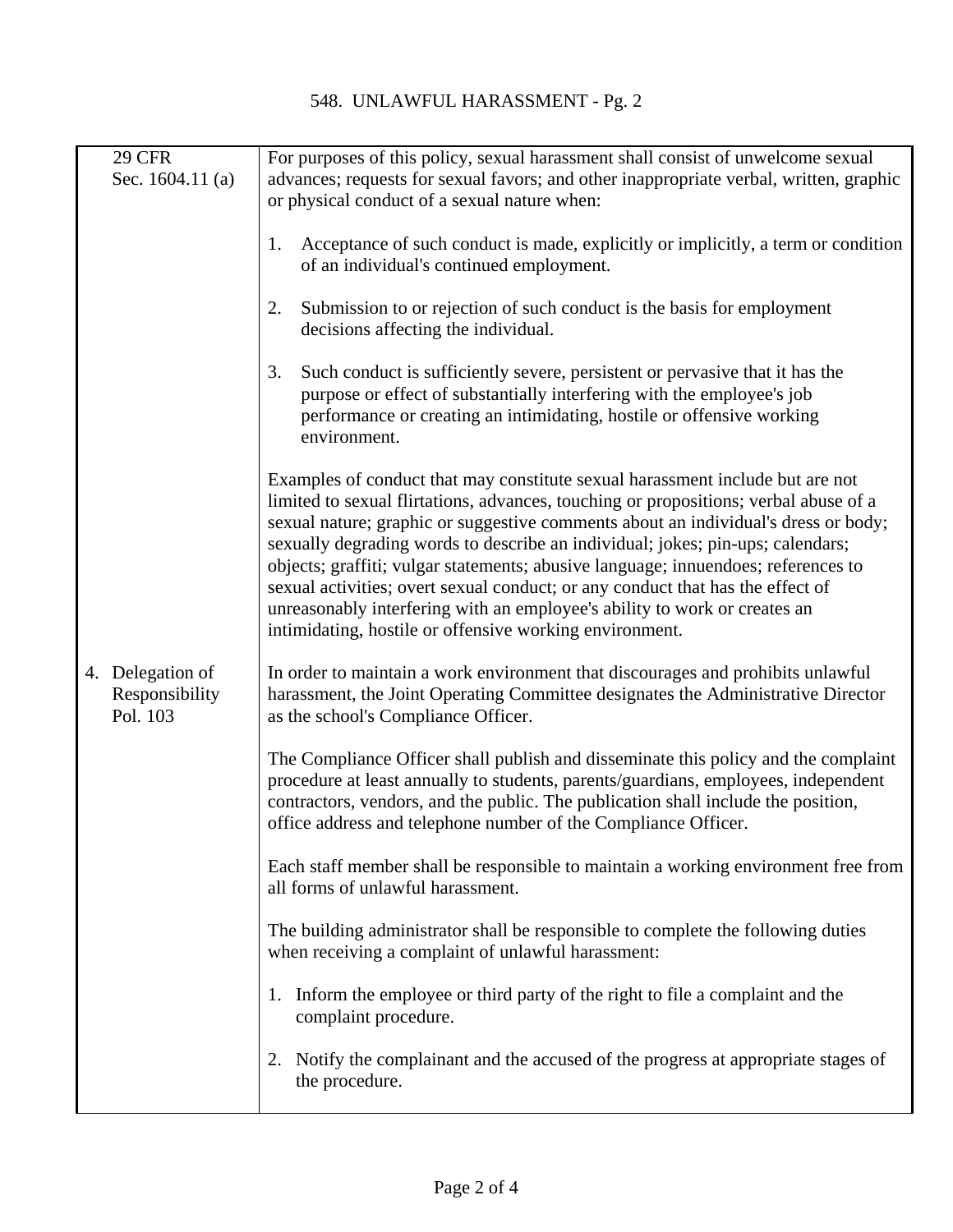## 548. UNLAWFUL HARASSMENT - Pg. 3

|                  | 3. Refer the complainant to the Compliance Officer if the building administrator is<br>the subject of the complaint.                                                                                                                                                                                                                                                                                |
|------------------|-----------------------------------------------------------------------------------------------------------------------------------------------------------------------------------------------------------------------------------------------------------------------------------------------------------------------------------------------------------------------------------------------------|
|                  |                                                                                                                                                                                                                                                                                                                                                                                                     |
| Guidelines<br>5. | Complaint Procedure – Employee/Third Party                                                                                                                                                                                                                                                                                                                                                          |
|                  | Step $1 -$ Reporting                                                                                                                                                                                                                                                                                                                                                                                |
|                  | An employee or third party who believes s/he has been subject to conduct that<br>constitutes a violation of this policy is encouraged to immediately report the incident<br>to the building administrator.                                                                                                                                                                                          |
|                  | If the building administrator is the subject of a complaint, the employee or third<br>party shall report the incident directly to the Compliance Officer.                                                                                                                                                                                                                                           |
|                  | The complainant is encouraged to use the report form available from the building<br>administrator, but oral complaints shall be acceptable.                                                                                                                                                                                                                                                         |
|                  | Step $2$ – Investigation                                                                                                                                                                                                                                                                                                                                                                            |
|                  | Upon receiving a complaint of unlawful harassment, the building administrator shall<br>immediately notify the Compliance Officer. The Compliance Officer shall authorize<br>the building administrator to investigate the complaint, unless the building<br>administrator is the subject of the complaint or is unable to conduct the<br>investigation.                                             |
|                  | The investigation may consist of individual interviews with the complainant, the<br>accused, and others with knowledge relative to the incident. The investigator may<br>also evaluate any other information and materials relevant to the investigation.                                                                                                                                           |
|                  | The obligation to conduct this investigation shall not be negated by the fact that a<br>criminal investigation of the incident is pending or has been concluded.                                                                                                                                                                                                                                    |
|                  | Step 3 - Investigative Report                                                                                                                                                                                                                                                                                                                                                                       |
|                  | The building administrator shall prepare a written report within fifteen (15) days,<br>unless additional time to complete the investigation is required. The report shall<br>include a summary of the investigation, a determination of whether the complaint<br>has been substantiated as factual and whether it is a violation of this policy, and a<br>recommended disposition of the complaint. |
|                  | The findings of the investigation shall be provided to the complainant, the accused,<br>and the Compliance Officer.                                                                                                                                                                                                                                                                                 |
|                  |                                                                                                                                                                                                                                                                                                                                                                                                     |